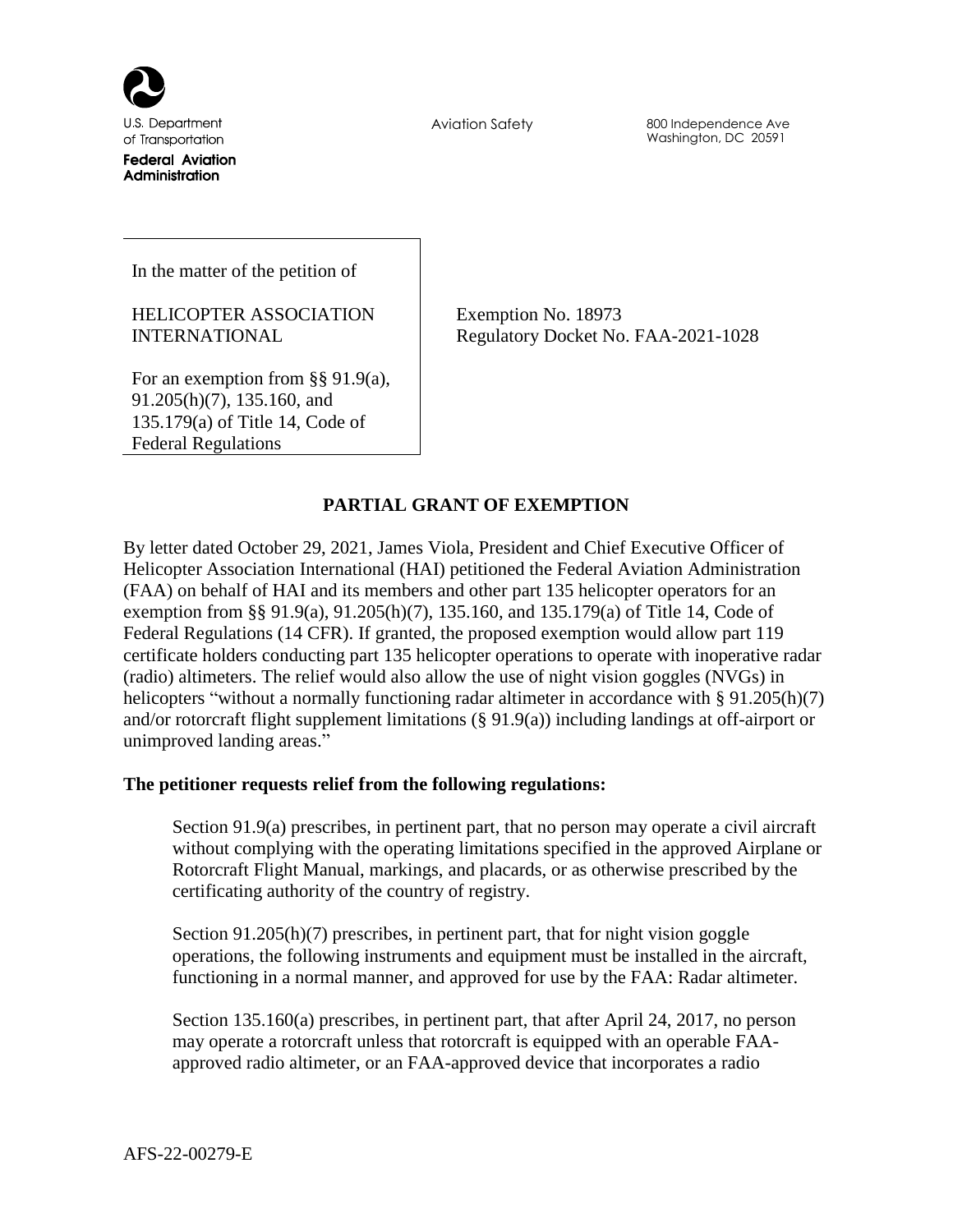altimeter, unless otherwise authorized in the certificate holder's approved minimum equipment list. $<sup>1</sup>$ </sup>

Section 135.179(a) states that no person may take off an aircraft with inoperable instruments or equipment installed unless the person fulfills certain conditions, which include compliance with all applicable conditions and limitations contained in the Minimum Equipment List and the operations specifications authorizing the use of the Minimum Equipment List.

# **The petitioner supports its request with the following information:**

The petitioner states it seeks relief to allow for the continuity of helicopter operations under 14 CFR part 135 "with radar (radio) altimeters that are either inoperative or unreliable due to radio frequency interference caused by the Federal Communications Commission's (FCC) allocation of a portion of the 3.7–3.98 GHz frequency band available for flexible use including 5G cellular applications." Pet. at  $1<sup>2</sup>$ 

The petitioner further states that the relief sought would allow part 135 helicopter operators to operate with inoperative or unreliable radar (radio) altimeters "beyond the constraints of FAA MMEL Policy Letter (PL) 131 for inoperative radar altimeters and allow operations at night to and from off-airport or unimproved landing areas." <sup>3</sup> The relief would also allow the use of NVGs in helicopters without a normally functioning radar (radio) altimeter as required by § 91.205(h)(7) or rotorcraft flight supplement limitations under § 91.9(a).

As described by the petitioner,

The Radio Technical Commission for Aeronautics (RTCA) compiled a report (RTCA Paper No. 274-20/PMC-2073) that revealed a major risk that 5G telecommunications systems in the 3.7–3.98 GHz band (C-Band) will cause harmful interference with radar altimeters on all types of civil aircraft including commercial transport airplanes; business, regional, and general aviation airplanes; and both transport and general aviation helicopters. The results of the study performed indicate that this risk is widespread and has the potential for broad impacts to aviation operations in the United States, including the possibility of catastrophic failures leading to multiple fatalities, in the absence of appropriate mitigations. Further, the impacts are not only limited to the intentional emissions from 5G systems in the 3.7–3.98 GHz band, but also the spurious emissions from such systems within the protected 4.2–4.4 GHz radar altimeter band.

 $\overline{\phantom{a}}$ 

<sup>1</sup> The petitioner requests relief from § 135.160 in its entirety (i.e., paragraphs (a) and (b)). However, paragraph (b) describes the process by which the Administrator may issue a deviation for certain helicopter operations. As paragraph (b) is permissive and describes a process for seeking a deviation, analysis of potential relief from paragraph (b) is not necessary in this decision.

<sup>&</sup>lt;sup>2</sup> The petitioner uses the term "radar (radio) altimeter" in the exemption request. For the purposes of this petition for exemption, the FAA will use the term "radio altimeter" unless quoting the petitioner or the regulation itself.

<sup>3</sup> Pet. at 1 (citing MMEL Policy Letter (PL) 131, Revision 0, GC (Oct. 23, 2019), *available at* [https://fsims.faa.gov/wdocs/policy%20letters/pl-131\\_rev\\_0.htm\)](https://fsims.faa.gov/wdocs/policy%20letters/pl-131_rev_0.htm).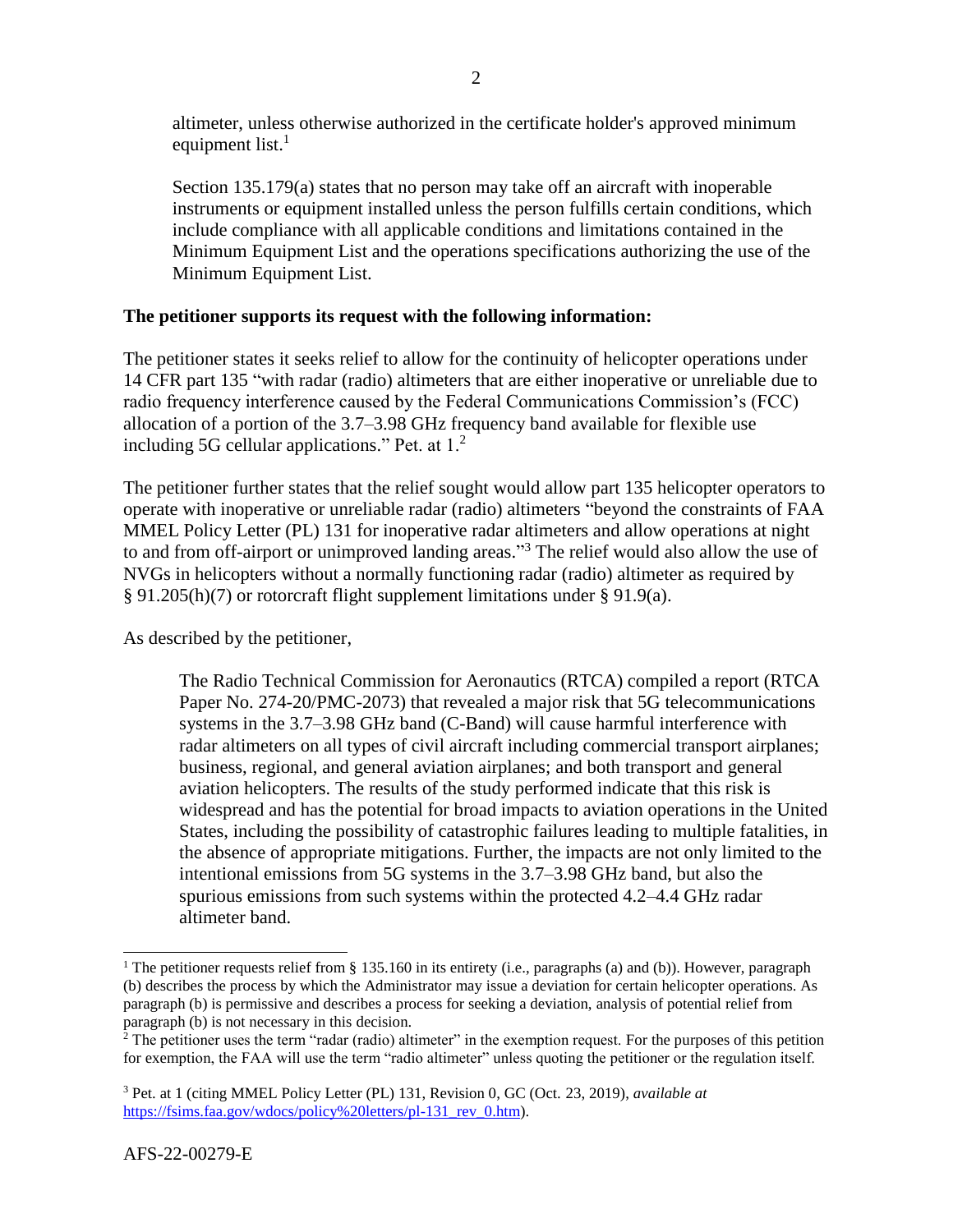The petitioner further states, "currently, no information is available pertaining to which areas will be affected by 5G C-Band emissions but the [RTCA] report indicates the interference will be widespread and could occur anywhere 5G antennas are present and will include most areas where helicopters operate." Pet. at 2.

Section 135.160 requires an operable radio altimeter, or an FAA-approved device that incorporates a radio altimeter, unless otherwise authorized in the certificate holder's approved minimum equipment list (MEL). The petitioner states that while relief is available for inoperative radio altimeters in an operator's approved MEL, current MELs that operators hold prohibit landing at off-airport or unimproved sites and prohibit operations using NVGs. With appropriate mitigations to ensure safe operations, the petitioner states such operations can occur safely, notwithstanding these MEL conditions.

The use of NVGs also requires a normally functioning radar altimeter in accordance with § 91.205(h)(7) and limitations set forth in rotorcraft flight manual supplements for operations using NVGs. The petitioner stated, operators conducting helicopter air ambulance (HAA) operations currently use NVGs to increase the level of safety while conducting vital lifesaving operations. With effective mitigations, the petitioner states safe operations can occur at night to off-airport and unimproved landing sites with an inoperative or unreliable radar altimeter.

The petitioner states that operators can maintain a level of safety equivalent consistent with the level that compliance with the applicable regulations provides in operations conducted under part 135 by using proper preflight planning, minimum altitudes, and VFR visibility requirements higher than those specified in § 135.205. The petitioner also asserts that using ground personnel to assist in hazard identification when landing at off-airport or unimproved landing areas would achieve the necessary level of safety.

The petitioner states that HAA operators also predominantly use NVGs to enhance safe operations at night. Pilots can safely use the latest generations of NVGs allowing for the use of exterior lighting, such as movable searchlights, to provide detection of landing zone obstacles and in determining the rate of closure to a landing area. NVGs also allow for the detection of obstacles while HAA aircraft are en route to and from hospitals. The petitioner asserts it is safer to fly at night with NVGs without a normally functioning radar altimeter than it is to fly at night with a fully functioning radar altimeter but without the aid of NVGs. Pet. at 2.

Additionally, the petitioner contends issuing this exemption would be in the public interest. Part 135 HAA operators transport over 300,000 injured or seriously ill people annually. Of those, the petitioner estimates that approximately 40,000 to 50,000 operations occur from offairport or unimproved areas at night. Based on these assertions, the petitioner contends that granting the exemption would be in the public interest.

In further support of its argument that the requested relief is in the public interest, the petitioner states that helicopters operated under part 135 fly an estimated 200,000 hours to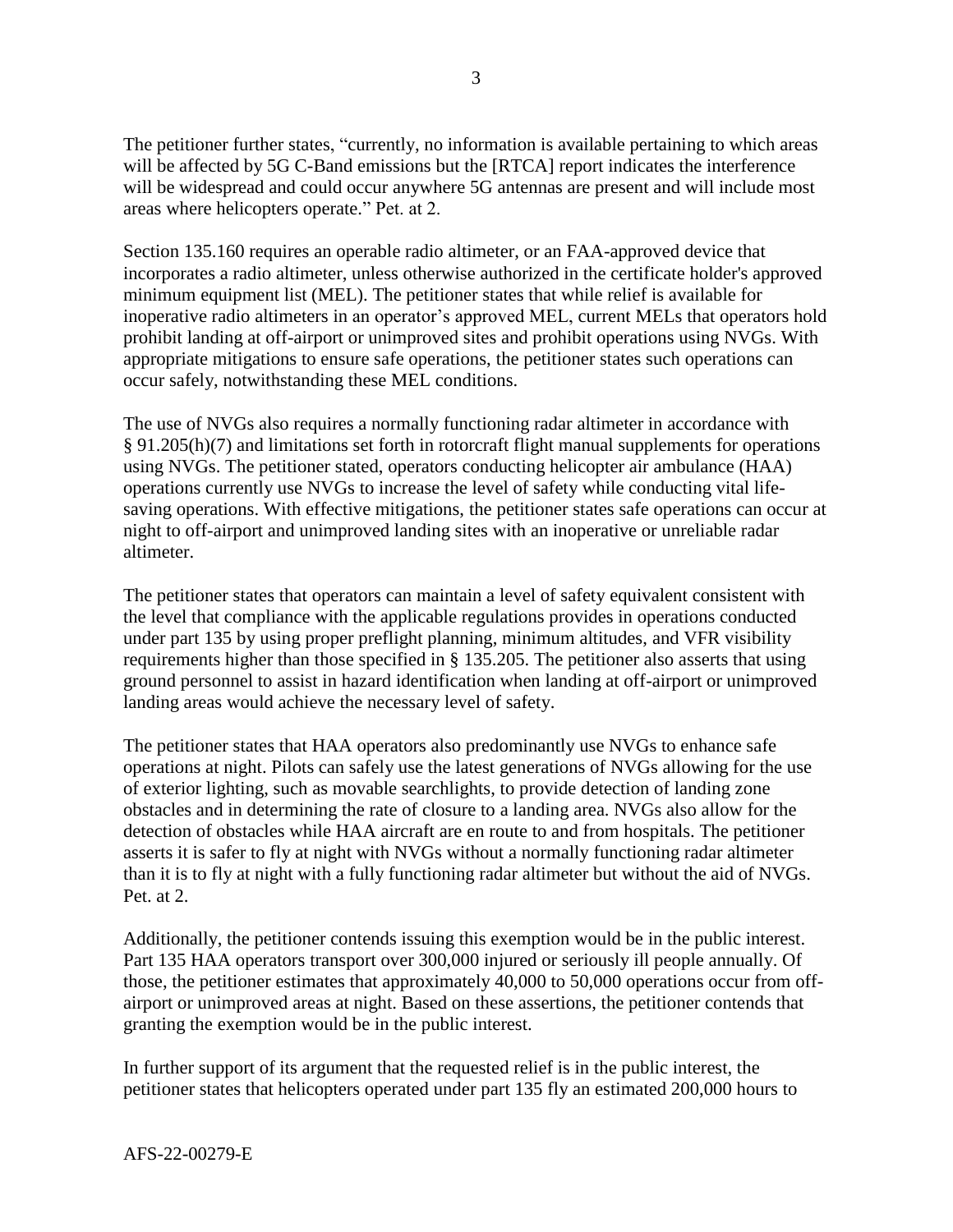transport tens of thousands of workers to and from oil exploration facilities in the Gulf of Mexico annually. Not allowing these operations to continue due to unreliable or inoperative radar altimeters could potentially cause a significant impact to the nation's energy supply and economy.

# **Summary of public comments:**

The FAA published a summary of the petition in the *Federal Register* on November 17, 2021 (86 FR 64291). As of the close of the comment period on December 7, 2021, the FAA received comments from twenty-five commenters.

All commenters expressed support for the granting of this petition, with a particular focus on HAA operations. STAT Medevac commented that the use of NVGs has been one of the primary factors in the improvement of HAA operational safety and is critical to the ability of HAA operators to provide essential services. Boston MedFlight, LifeFlight of Maine, Mayo Clinic, North Flight Aero Med, and Spectrum Health all stated that the flight restrictions due to possible 5G spectrum interference will negatively impact their ability to transport hundreds of critical care patients each year, jeopardizing necessary medical treatment.

The Air Medical Operators Association (AMOA) and the Association of Air Medical Services (AAMS), in addition to supporting the granting of HAI's petition, suggested changes to the Conditions and Limitations proposed in the HAI petition to include allowing part 135 operations with radar altimeters that are also "suspected of not functioning normally." AMOA and AAMS also suggested clarifying that the minimum visibilities and altitudes for overwater operation applied to operations conducted under Visual Flight Rules (VFR) and are not applicable to operations being conducted in accordance with an authorized instrument (IFR) procedure.<sup>4</sup> Additionally, AMOA and AAMS recommended revising the requirement to contact personnel on the ground while conducting operations to unimproved areas at night only if circumstances do not prohibit making such contact. Ten commenters (Air Methods Corporation, CareFlite, Global Medical Response, LifeFlight of Maine, North Flight Aero Med, PHI Health, REACH Air Medical Services, Seven Bar Aviation, Sanford Health, and Spectrum Health) supported the recommendations made by AMOA and AAMS in a grant of HAI's petition.

Air Center Helicopters stated the radar altimeter is only one of a number of tools available to the crew in HAA operations or any night flying scenario. This commenter further stated that not having access to NVGs (due to a radar altimeter being adversely affected by frequency use) only reduces safety as NVGs are a critical safety element and benefit for off-airport and unimproved landing areas. An anonymous commenter stated that all HAA pilots can perform helicopter NVG operations safely with or without an inoperative or unreliable radar altimeter, and that not being able to use NVGs would be detrimental to all HAA part 135 operators and devastating to the communities they serve. The National Air Transportation Association stated it is imperative that the FAA ensure continuity of part 135 helicopter operations, generally, until a solution to the interference issue is developed and deployed.

 $\overline{\phantom{a}}$ 

<sup>4</sup> The comments regarding minimum visibilities and altitudes are outside the scope of this petition for exemption.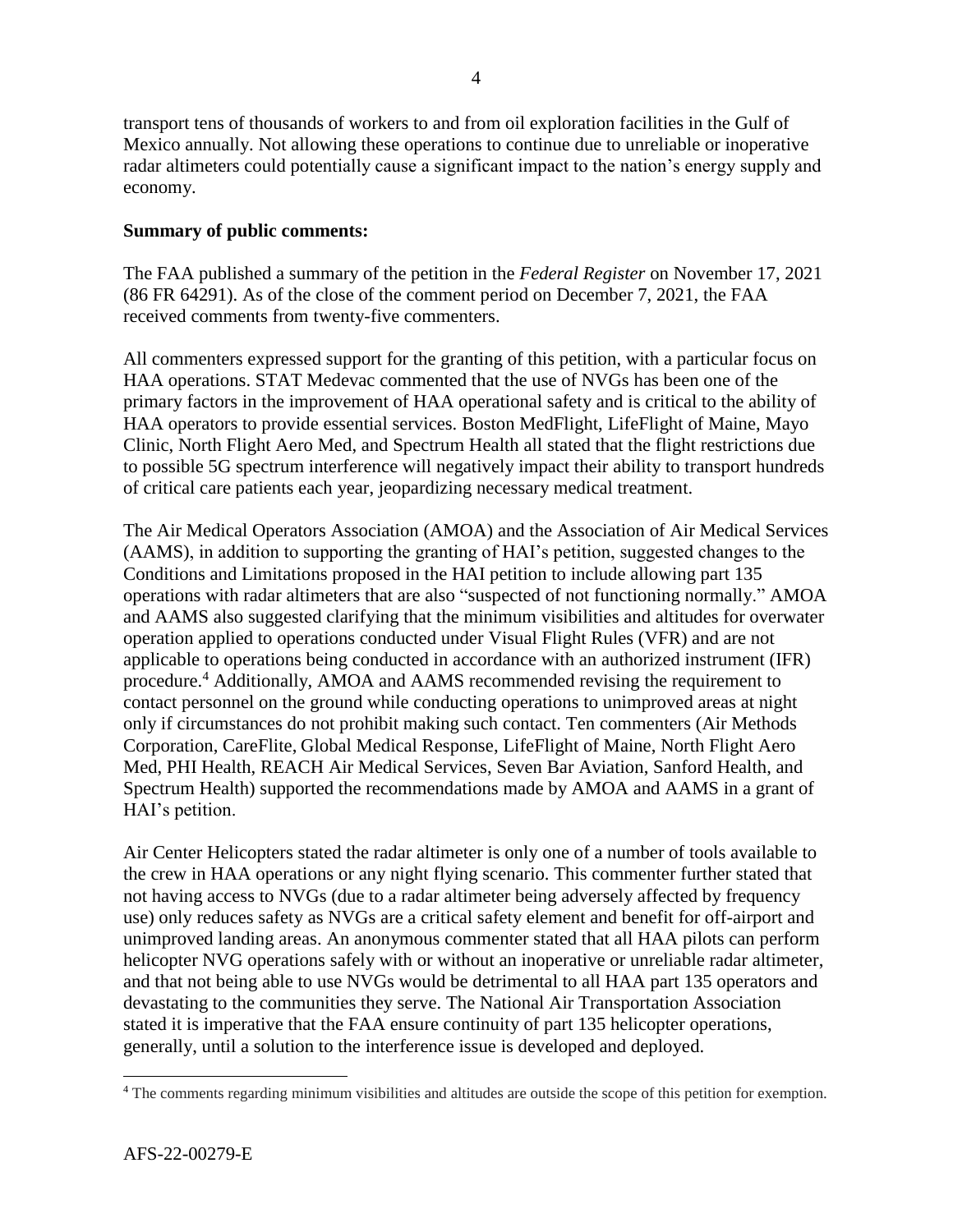The remaining commenters expressed general support for granting the petition.

### **The FAA's analysis is as follows:**

The FAA agrees with the petitioner that a strong public interest in continued, safe HAA operations using NVGs exists. Commenters also expressed support for enabling HAA operations using NVGs. HAA operations allow critical care patients to receive urgent medical care and transport that they might not otherwise receive or might receive only after an unacceptable delay. HAA operations frequently must operate in and out of unimproved landing areas to access patients. Although FAA regulations permit such operations at night with and without NVGs, certificate holders engaged in HAA operations typically use NVGs. NVGs allow the pilot to better identify obstacles when landing at night on unimproved or offairport sites and improve depth perception when performing landings especially when used in conjunction with a moveable searchlight. Permitting the use of NVGs in HAA operations in off-airport or unimproved area locations when a radio altimeter might experience interference is in the public interest. As the petitioner described, HAA operations often must occur at night at off-airport or unimproved areas to transport patients who need immediate medical care; the public interest in allowing such operations to continue is considerable, especially given that approximately 40,000 to 50,000 of such operations occur from off-airport or unimproved areas at night. Pet. at 2. A limited number of Part 135 helicopter operators that do not conduct HAA operations also utilize NVGs in their operations. While the petitioner cited the need for continuity of operations to oil exploration facilities in the Gulf of Mexico, the petitioner did not provide information concerning the public interest in exempting certificate holders from § 91.205(h)(7) and § 91.9(a) to enable operations involving oil exploration. As explained below, the safety of NVG operations by HAA operators when a radio altimeter is experiencing interference can be assured through alternate means.

The FAA recently issued AD 2021-23-13 for all helicopters equipped with a radio altimeter.<sup>5</sup> In issuing AD 2021-23-13, the FAA reviewed the RTCA Report (RTCA Paper No. 274- 20/PMC-2073) identified by petitioners and other data described in the AD, and determined that operators cannot rely upon radio altimeters to perform their intended function if they experience interference from wireless broadband 5G C-Band emissions. AD 2021-23-13 requires revising the rotorcraft flight manual (RFM) to incorporate limitations prohibiting certain operations requiring radio altimeter data when in the presence of 5G C-Band interference.<sup>6</sup> The FAA will issue Notices to Air Missions (NOTAMs) to identify the heliports, airports, and areas within the United States where radio altimeters will be unreliable due to 5G C-Band interference. 7

Section 135.160(a) requires all rotorcraft operating under part 135 to be equipped with an operable, FAA-approved radio altimeter unless otherwise authorized in certificate holders' MELs. The FAA acknowledges that, in some circumstances, a radio altimeter may provide inaccurate altitude readings; however, consistent with the FAA's past positon regarding

 $\overline{\phantom{a}}$ <sup>5</sup> 86 FR 69992 (Dec. 9, 2021).

<sup>6</sup> AD-2021-23-13, paragraph (g).

<sup>7</sup> See 86 FR at 69994.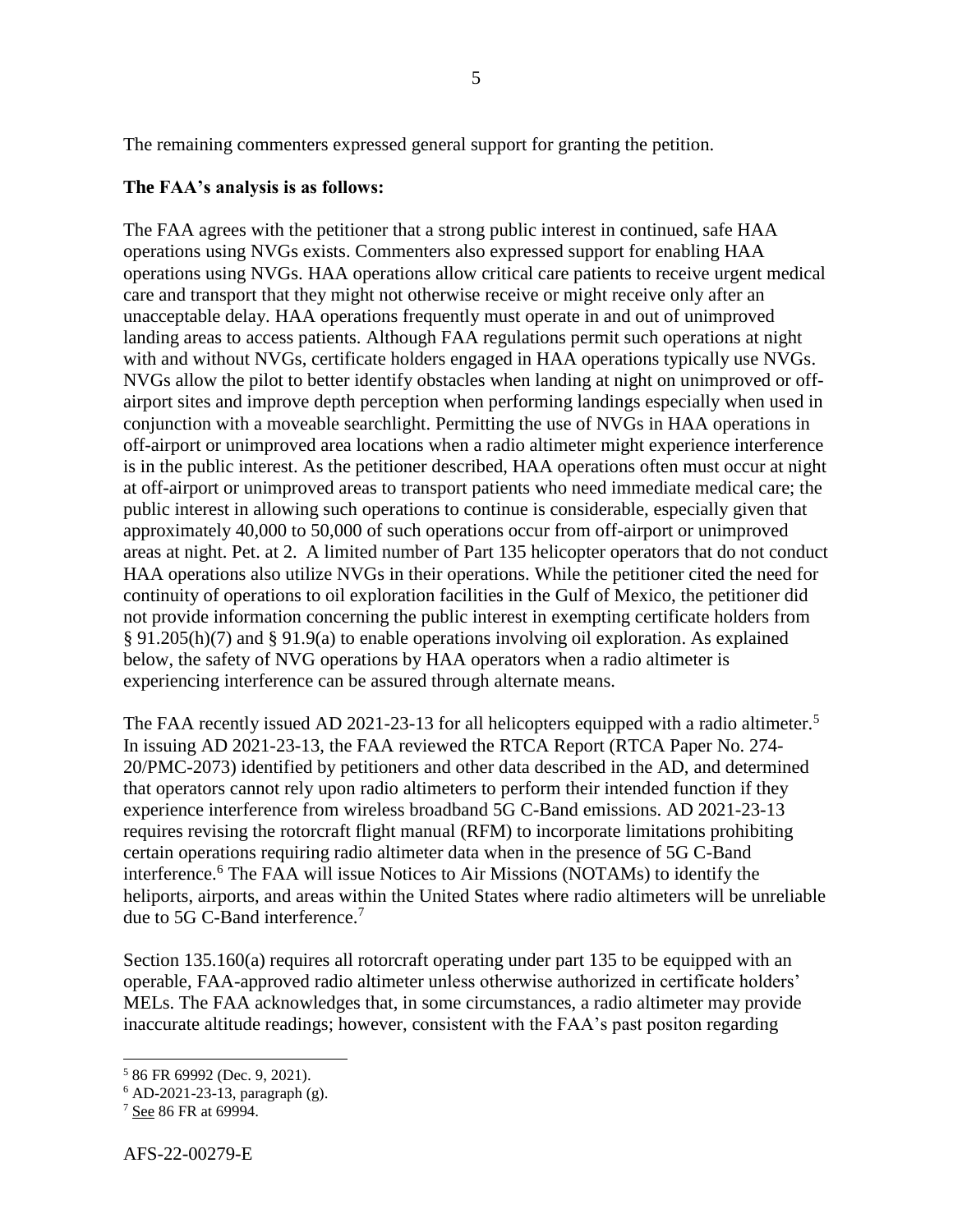Global Positioning System (GPS) and Automatic Dependent Surveillance-Broadcast (ADS-B) interference, the FAA does not consider radio altimeters inoperable based solely on inaccurate altitude reading due to interference, provided the radio altimeter would otherwise be considered operable. Therefore, relief from  $\S$  135.160(a) is not necessary and is denied.

The petitioner requested relief from § 135.179(a), which contains several requirements that apply when an operator conducts operations in accordance with relief provided by an MEL. FAA-approved MELs allow operations of an aircraft under specified conditions with certain equipment inoperative, including radio altimeters. Whether certain equipment is operable or inoperable is determined by whether it conforms to type design. Relief provided by an MEL does not encompass the potential impact of local interference on equipment. Therefore, relief from the provisions of § 135.179(a) is not needed and is denied.

The petitioner requested relief from  $\S 91.205(h)(7)$ , which is necessary because § 91.205(h)(7) prohibits operators' use of NVGs without use of a radio altimeter that is "installed in the aircraft, *functioning in a normal manner*, and approved for use by the FAA" (emphasis added). When interference affects a radio altimeter, the FAA considers the radio altimeter to not function normally for purposes of compliance with § 91.205(h)(7).

NVGs play an important role in enhancing safety during night operations both for en route and operations at off-airport or unimproved landing areas. They allow the pilot to better identify obstacles when landing at night on unimproved or off-airport sites and improve depth perception when performing landings especially when used in conjunction with a moveable searchlight. Under this exemption, using NVGs when the radar altimeter is not functioning normally due to 5G C-band interference requires pilots to use a moveable searchlight. Use of a searchlight will allow for better visual cues for the pilot to determine height above the ground and to assist in determining rates of closure when landing at off-airport or unimproved landing sites. This determination ensures the pilot operates at a requisite level of safety with decision-making concerning landing.

Condition and Limitation No. 4.d. requires pilots or other crewmembers to contact ground personnel to obtain information regarding landing site obstacle and hazard identification. In certain cases, ground personnel may not be present at the landing location to assist with obstacle and hazard identification. AMOA and AAMS recommended an alternative procedure if circumstances do not prohibit making such contact. Consistent with these comments, when ground personnel such as first responders are not present or communication cannot be established with ground personnel, the pilot will be required to perform a high reconnaissance<sup>8</sup> in order to evaluate the landing environment. By allowing for an alternate procedure, the FAA intends to avoid delaying necessary medical care in instances, for example, when a helicopter air ambulance arrives at a remote off-airport site in advance of ground personnel. Compliance with these conditions requires pre-flight planning and a determination regarding whether the operation is likely to enter an area identified by NOTAM in which radio altimeter is unreliable due to 5G C-band interference.

 $\overline{\phantom{a}}$ 

<sup>8</sup> As discussed in the Helicopter Flying Handbook (FAA-H-8083-21B) 10-2, *available at*  https://www.faa.gov/regulations\_policies/handbooks\_manuals/aviation/helicopter\_flying\_handbook/media/hfh\_c h10.pdf.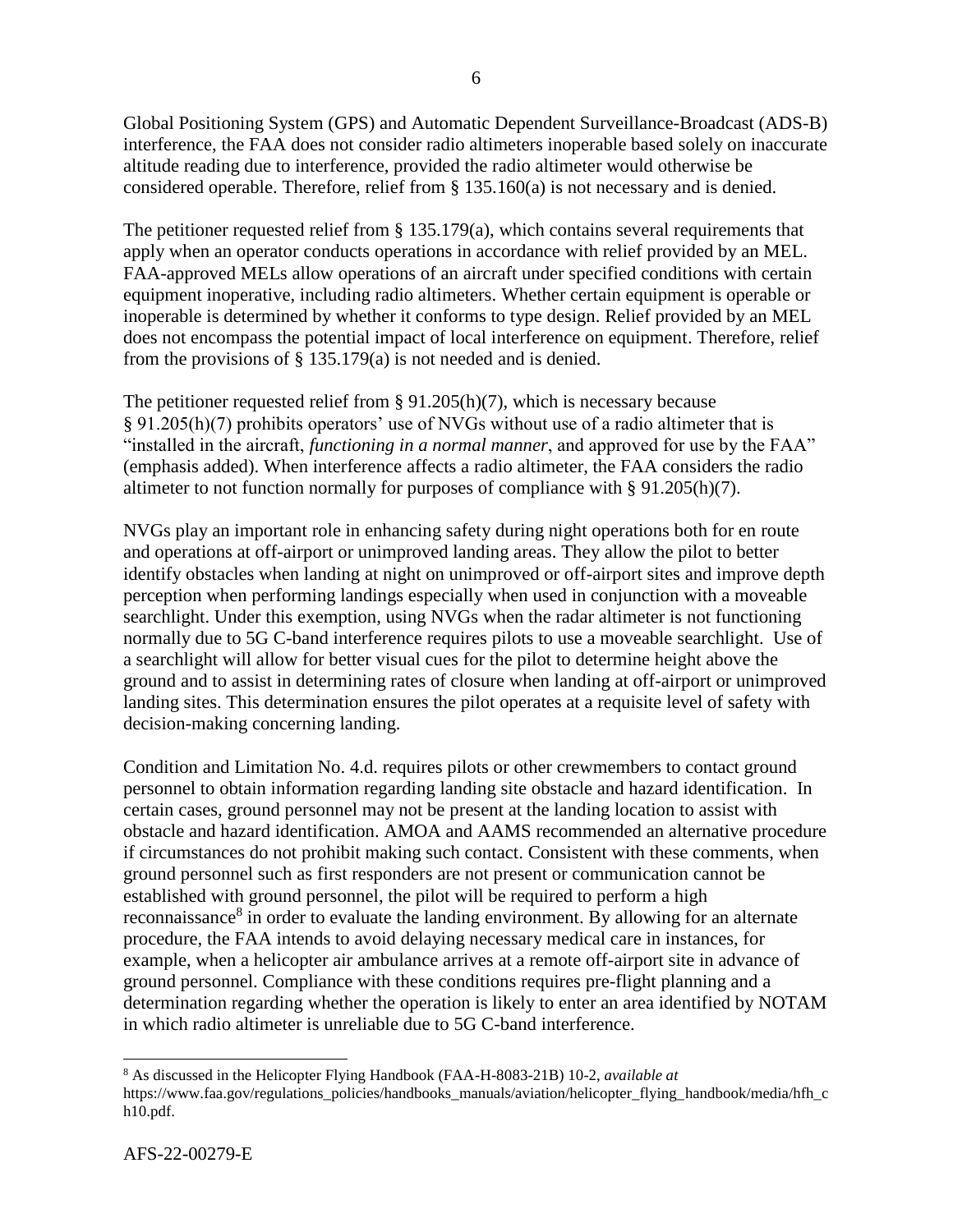The petitioner requested relief from § 91.9(a), which requires compliance with the operating limitations specified in the approved RFM. Each operator that the FAA expects will need the relief has an RFM or RFM supplement that requires a normally functioning radio altimeter to conduct operations with NVGs. For the same reasons discussed above, the FAA has determined relief from § 91.9(a) is appropriate because many RFMs or RFM supplements require compliance with § 91.205(h) which requires a normally functioning radio altimeter for NVG operations. The relief this exemption provides from § 91.9(a) applies only to any limitations that would conflict with the NVG operations enabled by this exemption. The relief provided by this exemption does not allow operations contrary to any other RFM limitations, including those limitations required by AD 2021-23-13.

HAI cannot receive an exemption from FAA operating regulations because HAI does not conduct HAA operations. However, based on the unprecedented nature of the widespread impacts to radio altimeters as discussed above, the FAA will grant relief to part 119 certificate holders conducting HAA operations in areas in which the FAA has determined that 5G C-Band interference affects or might affect the radio altimeter. To operate under this exemption, each affected certificate holder must submit to the FAA a request in the form of a Letter of Intent to use this exemption and affirm its intentions to comply with the conditions and limitations of this exemption. Consistent with this decision, Condition and Limitation No. 2 requires part 119 certificate holders conducting operations under part 135, subpart L that wish to exercise the relief provided in this exemption to submit a Letter of Intent prior to conducting any operation under Exemption No. 18973. Letters of Intent must be submitted to the Federal eRulemaking Portal: Go to http://www.regulations.gov and submit Letters of Intent under Docket Number FAA-2021-1028. Certificate holders should retain documentation to verify proper and timely submission of the Letter of Intent.

Further, this exemption will only be available to operators that need relief because they operate in areas identified by NOTAM in which radio altimeters are susceptible to 5G C-band interference. The FAA expects operators with radar altimeters that are susceptible to 5G Cband interference to modify or replace such equipment to eliminate that susceptibility, to ensure the proper functioning of the equipment and to gain FAA approval to remove the restrictions imposed by AD 2120-23-13 through an Alternative Method of Compliance (AMOC). Based on these expectations, the FAA determined that two years is an appropriate duration for this exemption as it allows sufficient time for operators to accomplish the foregoing actions.

Finally, because this exemption will apply to certificate holders only in particular circumstances, the FAA has determined that, prior to serving in an operation under this exemption, all pilots must receive training on its applicability and use.

In conclusion, the FAA recognizes the safety benefits of using NVGs by HAA operators. Enabling NVG operations in areas that may be affected by 5G C-Band interference through alternate mitigation than the normal functioning of the radio altimeter is in the public interest.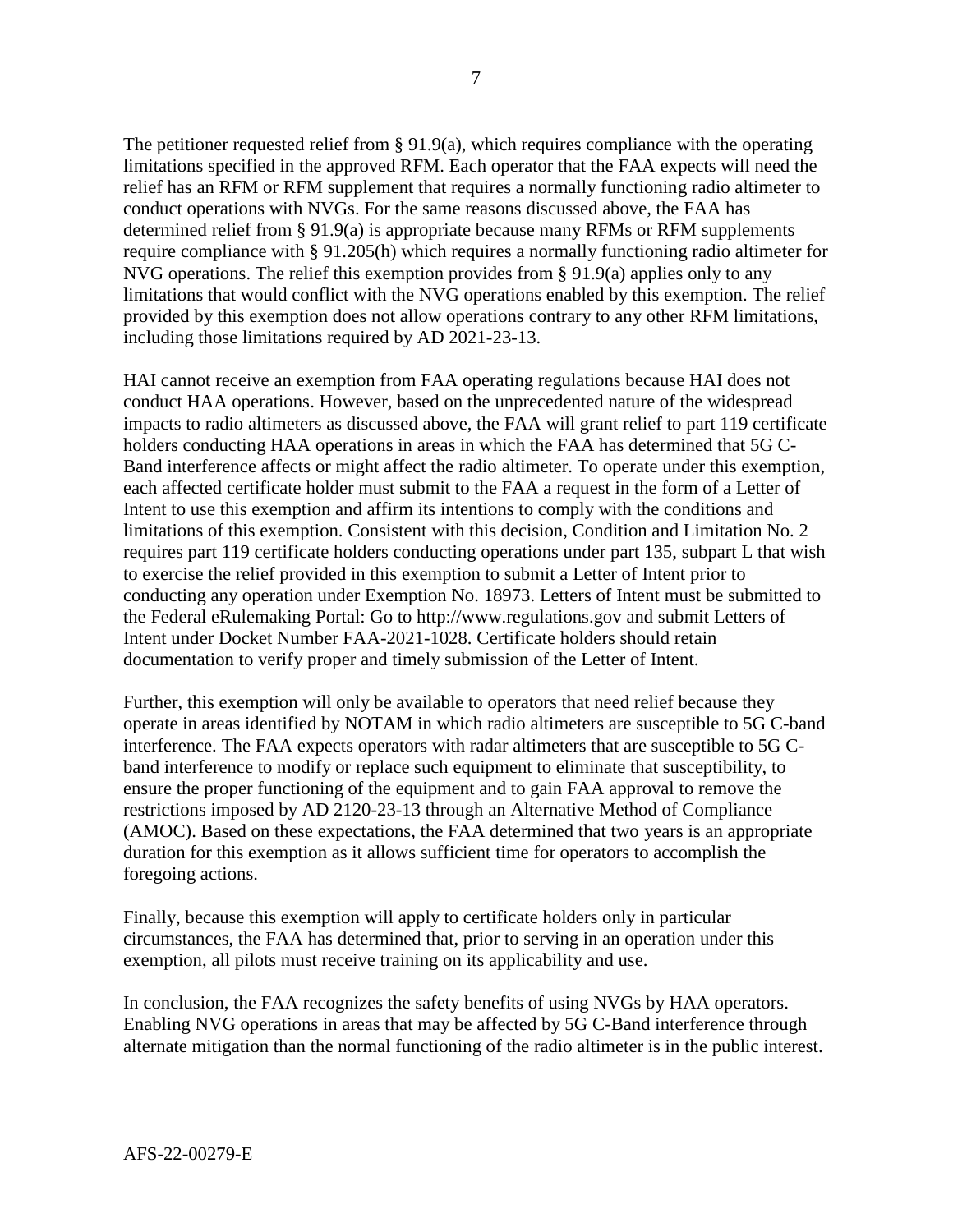## **The FAA's Decision**

In consideration of the foregoing, I find that a grant of an exemption is in the public interest. Therefore, pursuant to the authority contained in 49 U.S.C. §§ 106(f), 40113, and 44701, delegated to me by the Administrator, part 119 certificate holders authorized to conduct HAA operations under part 135, subpart L, are granted an exemption from 14 CFR §§ 91.9(a) and 91.205(h)(7) to the extent necessary to conduct part 135 operations with NVGs, including night landings and takeoffs from unimproved or off-airport sites, in areas identified by NOTAM, in which the radar altimeter is unreliable and thus may not functioning normally due to 5G C-band interference. Certificate holders exercising the relief provided by this exemption must comply with all conditions and limitations listed below.

The FAA denies the petition for relief from  $\S$ § 135.160(a) and 135.179(a), as the petitioner has not established the need for such relief.

## **Conditions and Limitations**

1. This exemption applies only to part 119 certificate holders authorized to conduct HAA operations under part 135, subpart L.

2. Certificate holders must submit a Letter of Intent to the Federal eRulemaking Portal, under Docket No. FAA-2021-1028. Go to http://www.regulations.gov and follow the online instructions for submitting documents electronically. The Letter of Intent must state the certificate holder's intention to exercise the relief granted in this exemption and affirm the intention to only conduct operations in a manner consistent with all conditions and limitations herein.

3. Certificate holders must receive authorization from their assigned POI in operations specification A005.

4. For helicopter operations using NVGs, including operations to and from off-airport and unimproved landing sites, such operations may be conducted in areas where a NOTAM identifies the radio altimeter as unreliable, provided:

- a. The aircraft is equipped with an operable radio altimeter.
- b. The pilot monitors the radio altimeter and uses it when it is performing normally.
- c. The aircraft is equipped with a moveable searchlight installed via an FAAapproved installation method, which the pilot must use to assist in determining height above the ground and rates of closure.
- d. Prior to landing, the pilot or another crewmember must establish radio contact with personnel on the ground at the landing site to receive and confirm a description of the landing site. If radio communication cannot be established with personnel on the ground, the pilot must perform a high reconnaissance to assess the landing location.